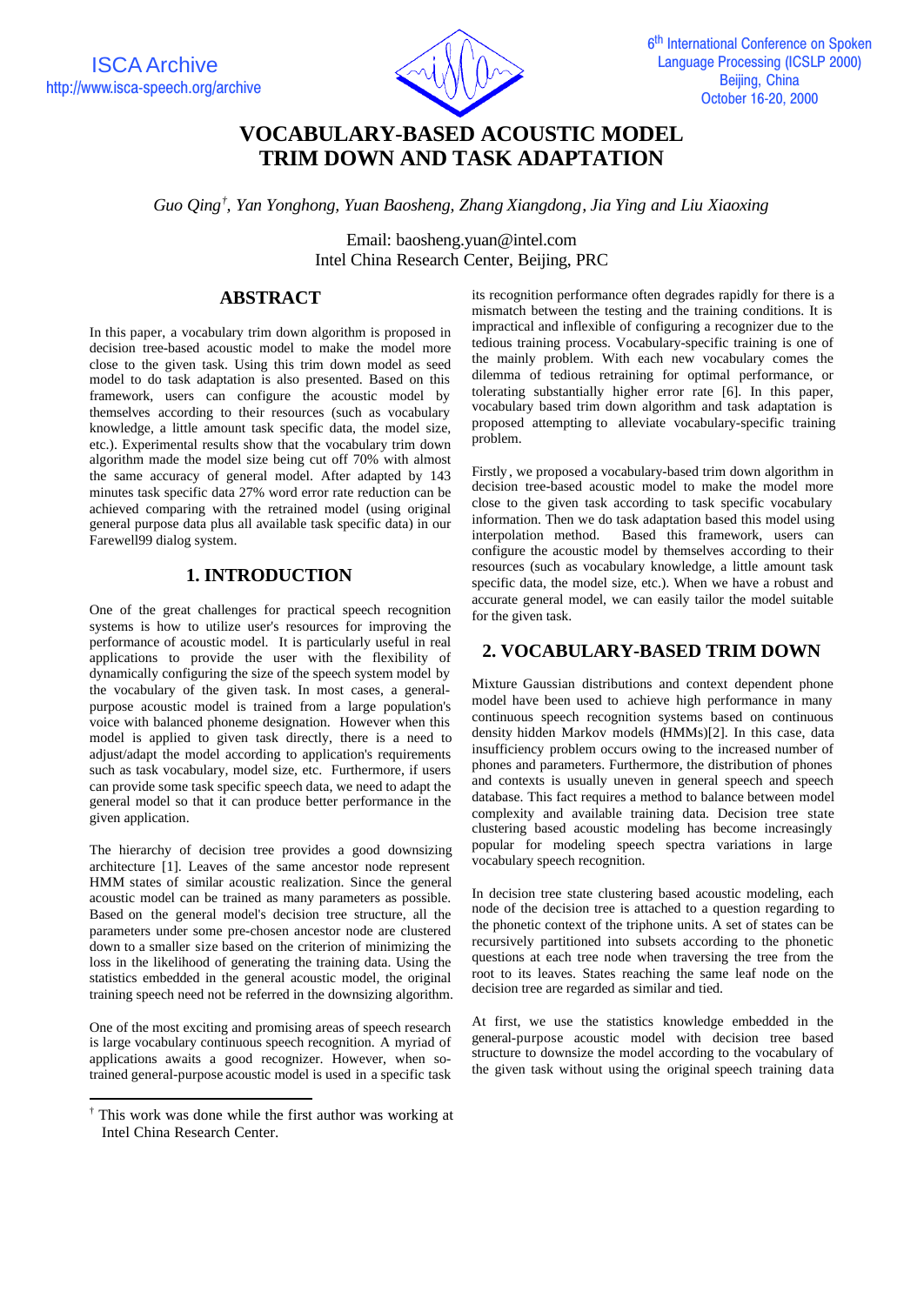that is usually very enormous. Given a general decision treebased hidden Markov model that balances the model complexity and the training data efficiently, whereas when we decide to use the model in a specific task we expect that the model size can be tailored easily to match our resources. In our algorithm one of simple tailor principle is that if one state does not occurred in the given vocabulary then this state will be merged with its brother state. Furthermore, we tailor the decision tree in a high level. If any parent node with incomplete descendants it will be replaced by its child node that have complete descendants.

Given two leaf nodes  $n_1$  and  $n_2$ , with Gaussian  $G_1 = N(m_1, \Sigma_1)$ and  $G_2 = N(m_2, \Sigma_2)$  respectively.

From Baum-Welch ML estimate:

$$
\mathbf{m} = \sum_{x \in X} \mathbf{g}(x) x / a
$$
(1)  

$$
\Sigma_1 = \sum_{x \in X} \mathbf{g}(x) (x - \mathbf{m}_1) (x - \mathbf{m}_1)^T / a
$$
(2)

where  $X = \{$  speech data aligned to Gaussian  $G_1$  with occupancy count  $g(x)$  for each data x,  $a = \sum_{x \in X}$ *x X*  $a = \sum g(x)$  is total occupancy of

Gaussian  $G<sub>1</sub>$  in the training data. Assume that both sets of data X and Y are modeled by the combined Gaussian  $G = N(\mathbf{m}\Sigma)$ , i.e., when the two leaf nodes  $n_1$  and  $n_2$  are merged together. Refer to [1], the merged mean and variance can be computed as follows:

$$
\mathbf{m} = \frac{a}{a+b} \mathbf{m}_1 + \frac{b}{a+b} \mathbf{m}_2
$$
(1)  

$$
\Sigma = \frac{a}{a+b} \left\{ \Sigma_1 + (\mathbf{m}_1 - \mathbf{m})(\mathbf{m}_1 - \mathbf{m})^T \right\}
$$

$$
+ \frac{a}{a+b} \left\{ \Sigma_2 + (\mathbf{m}_2 - \mathbf{m})(\mathbf{m}_2 - \mathbf{m})^T \right\}
$$
(2)

#### **3. TASK ADAPTATION**

It is well-known that automatic speech recognition (ASR) systems that have been designed for broad use perform poorly during a special application compared to systems that have been designed specifically for this very purpose. The reason for this degradation can be found in a mismatch between speaker characteristics, transmission channels, and task of the training data to those of the field assignment.

The recognition task can be mainly characterized by the vocabulary [3,4] and thus we need dealing particularly with the implications caused by changing dictionaries. The vocabularybased trim down algorithm has been given in the above section that makes the acoustic model more compact and more closely to the specific task. However, this does not improve the performance in the given task directly.

Since a little more task specific data can be collected easily, if users can provide some amount of task specific data, the task adaptation component can make the general model (or the vocabulary based trim down model) adapt to the given task. Then, using the vocabulary trim down model as the initial model and the adaptation data as training data to obtain a task dependent model. At last, we do interpolation between the vocabulary-based trim down model (i.e., task independent model) and the task dependent model. This method is also called approximate maximum a posterior (AMAP) estimation scheme [6](see Fig.1).



Fig. 1. HMM adaptation using AMAP method

Suppose that  $g_t(s_t)$  is the probability of being at state  $s_t$  at time *t* given the current HMM parameters, and  $f_{it}(s_t)$  is the posterior probability of the *i*th mixture component

$$
f_{it}(s_t) = p(\mathbf{w}_i | x_t, s_t)
$$
  
= 
$$
\frac{p(\mathbf{w}_i | x_t) N(x_t; \mathbf{m}_i, \Sigma_i)}{\sum_{j=1}^{M} p(\mathbf{w}_j | x_t) N(x_t; \mathbf{m}_j, \mathbf{m}_j)}
$$

An approximate MAP (AMAP) estimation scheme can be implemented by linearly combining the general purpose and the task specific counts for each component density

$$
\langle x \rangle_i^{AMAP} = I \langle x \rangle_i^{SI} + (1 - I) \langle x \rangle_i^{SD}
$$

$$
\langle x x^T \rangle_i^{AMAP} = I \langle x x^T \rangle_i^{SI} + (1 - I) \langle x x^T \rangle_i^{SD}
$$

$$
n_i^{AMAP} = In_i^{SI} + (1-I)n_i^{SD}
$$

Where the superscripts on the right-hand side denote the data over which the following statistics (counts) are collected during one iteration of the forward-backward algorithm

$$
\langle x \rangle_i = \sum_{t,s_t} g_t(s_t) f_{it}(s_t) x_t
$$

$$
\langle xx^T \rangle_i = \sum_{t,s_t} g_t(s_t) f_{it}(s_t) x_t x_t^T
$$

$$
n_i = \sum_{t,s_t} g_t(s_t) f_{it}(s_t)
$$

The weight *l* controls the adaptation rate. Using the combined counts, we can compute the AMAP estimates of the means and covariances of each Gaussian component density from

$$
\mathbf{m}^{AMAP} = \frac{\left\langle x \right\rangle^{AMAP}_i}{n_i^{AMAP}}
$$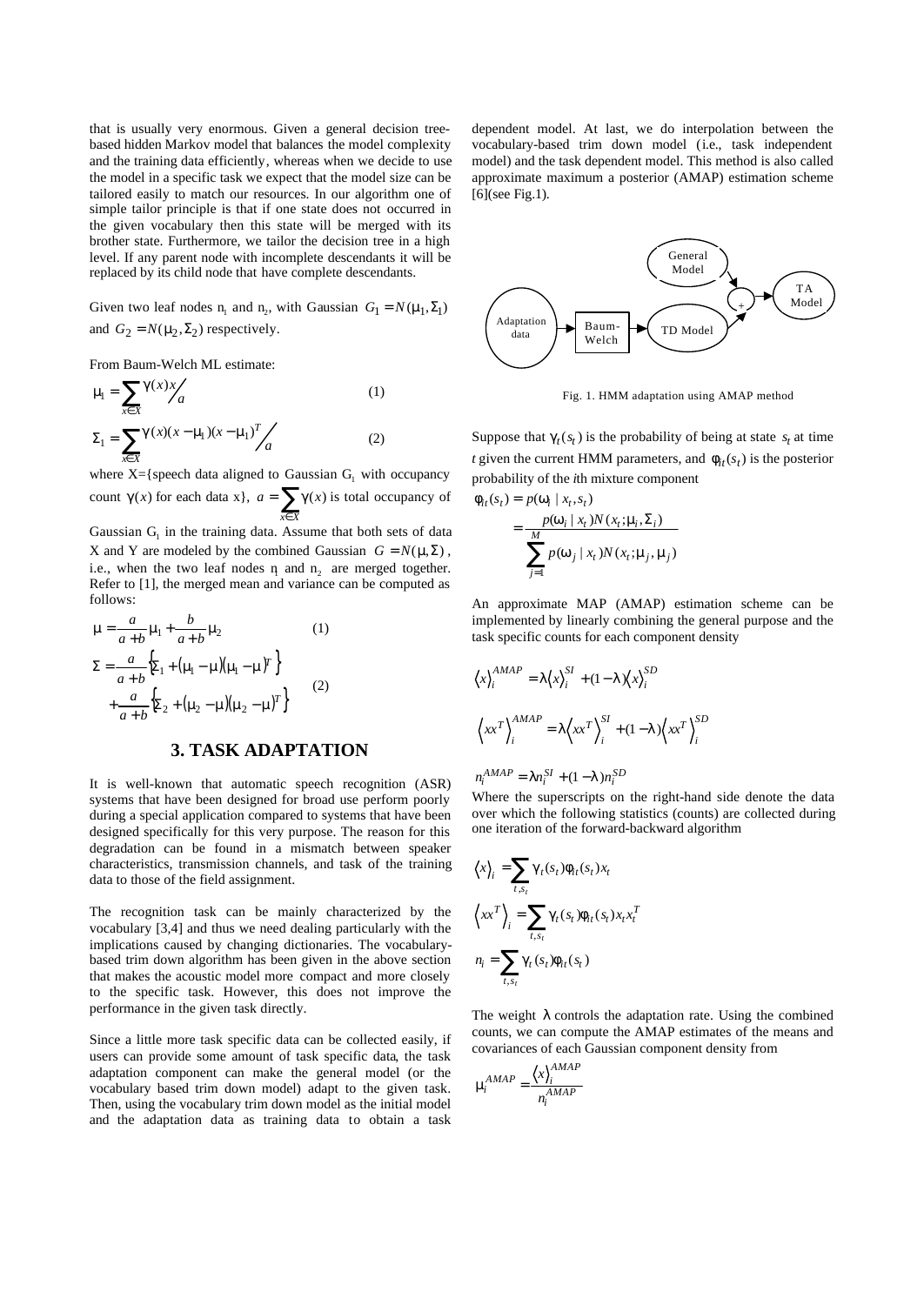$$
\Sigma_i^{AMAP} = \frac{\left\langle xx^T \right\rangle_i^{AMAP}}{n_i^{AMAP}} - \mathbf{m}_i^{AMAP} \Big(\mathbf{m}_i^{AMAP}\Big)^T
$$

#### **4. EXPERIMENTS**

The proposed approach of the trim down algorithm was evaluated on our Farewell99 dialogue system. The general model was trained from our telephony data as dictation acoustic model. 12 mel-cepstral plus their first and second order time derivatives were used as acoustic features. All HMMs have three emitting states and a left-to-right topology. Phonetic decision tree state tying was used to cluster equivalent sets of context dependent states and to construct unseen triphones. The final triphone HMMs were built based on the tied states from the clustering. The number of mixtures for each tied state is 12 and the totally state number is 6k.

To our Farewell99 dialogue system, decoding was done using a graph decoder. The purely test for trim down algorithm is evaluated on telephony dictation test set, which consists of 110 utterances of 5 female and 6 male. The evaluation on trim down and task adaptation is performed on Farewell99's test set, which consists of 797 utterances of 3 female and 4 male.

Firstly, we have implemented the trim down algorithm proposed in [1]. The method of minimizing the loss of likelihood when merging the nodes of decision tree we call it the general trim down algorithm while the new vocabulary based trim down algorithm is named as vocabulary trim down. Table 1 gives the performance of two trim down method in the dictation test set and the Farewell99 test set. From table 1 we can see that the vocabulary trim down algorithm can down size the general purpose 6k model to relatively small size (1.7k states) with the almost the same performance of general trim down model with 3k states.

|  |  | <b>Table 1.</b> Performance of two trim down algorithm |  |  |  |  |
|--|--|--------------------------------------------------------|--|--|--|--|
|--|--|--------------------------------------------------------|--|--|--|--|

|                    | Dictation | Farewell99 |
|--------------------|-----------|------------|
| General purpose    | 14.4%     | 8.9%       |
| Model(6k)          |           |            |
| General trim       | 16.0%     | 9.7%       |
| down(3k)           |           |            |
| Vocabulary         | 16.5%     | 9.3%       |
| Trim down $(1.7k)$ |           |            |
| General purpose    | 14.8%     | 9.8%       |
| Model(3k)          |           |            |

Then, we do task adaptation using vocabulary trim down 1.7k model and general trim down 3k model as seed model respectively. The results of task adaptation are shown in the fig.2. From 7 minutes task specific data to 406 minutes are being tested gradually. To be compared with retrained model using all dictation data and all task specific data (here is 406 minutes), the word error rate (WER) of the retrained model is also labeled in the figure. From the figure we can see that both adaptation scheme achieved good error reduction. After adapted by 66 minutes task specific data, the task adaptation (TA) models are almost the same good as the retrained model. However, do task adaptation is more convenient and more timesaving than retrain the model using all data directly. While adapted by 143 minutes data, the TA model obtained from vocabulary trim down algorithm outperforms the retrained model 27%. At last, when all available task specific data is used to adapt the vocabulary trim down model, the gain is 40% error reduction. From the figure we can see also that during adaptation the vocabulary trim down model always outperforms the general trim down model especially when the adaptation data is of little amount. We can think this is because the another merit of small size of model for the former model has only nearly half parameters as that of general trim down 3k model.

The weight *l* is the parameter that controls the adaptation rate. How to choose the appropriate value of *l* is a critical point while doing task adaptation. Usually, the value of weight is set up according to relative ratio between the statistics count of seed model's training data and that of task dependent data. Experiment results show that small value of *l* such as 0.02 or 0.01 can accelerate the adaptation rate so that they can contribute to good adaptation effect. Small value of the weight *l* means more emphasis on task dependent model during the interpolation. Another question is to use the same value of *l* in all states or each state has its own weight. The experiment results on these two adaptation rate weight selecting strategy are given in the fig.3. From the figure we can see that the state varying weight outperforms the constant weight when using less adaptation data. This is because when there is only little amount adaptation data, more states possess small occupancy so that if we accelerate these states' adaptation rate will contribute to good effort (only those states with occupancy greater than a predefined value can they be adapted in our training framework).



**Fig. 2**. Task adaptation based on vocavulary trim down model and general trim down model.